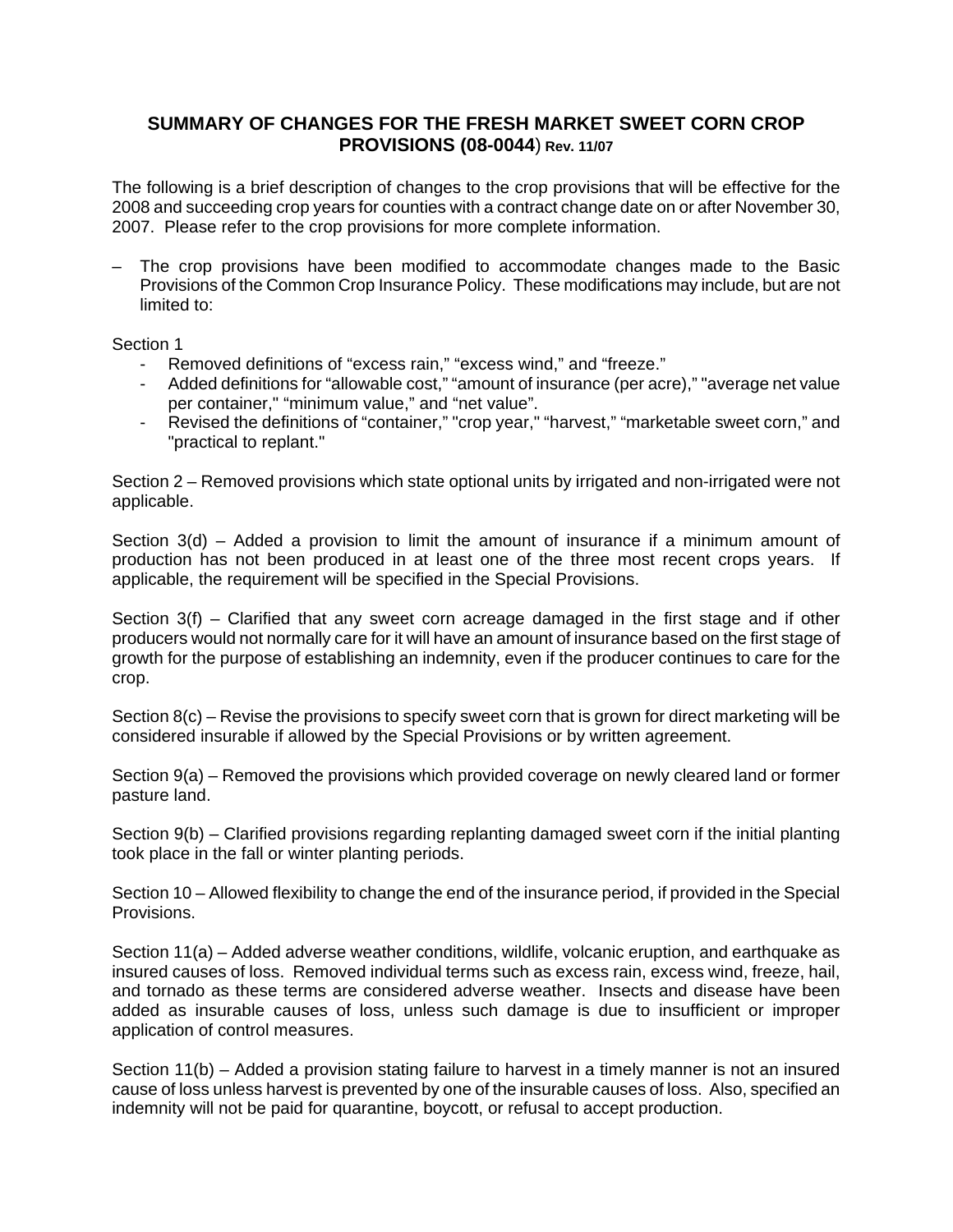Section 13 – Added a provision specifying the producer must notify the insurance provider at least 15 days before any production will be sold by direct marketing if direct marketing is allowed by the Special Provisions or by written agreement. Upon such notice, an appraisal will be made to determine the value of production to count for production that is sold by direct marketing. Also specify that failure to give timely notice that production will be sold by direct marketing will result in an amount of production to count that is not less than the dollar amount of insurance (per acre) if such failure results in the inability to determine the amount of production.

Section 14(b) – Added an example of an indemnity calculation.

Section 14(c)(1) – Included a provisions specifying that production to count will not be less than the amount of insurance per acre if production is sold by direct marketing and the requirements in section 13 are not met.

Section  $14(c)(2)$  – Clarified that unharvested sweet corn damaged or defective due to insurable causes and is not marketable will not be counted as production to count unless the production is later harvested and sold for any purpose.

 dollar amount obtained by multiplying the average net value per container by the total number of all Section  $14(c)(3)$  – Revised the calculation for harvested production that is sold by other than direct marketing. The value of harvested production that is sold will be the greater of (1) the dollar amount obtained by multiplying the total number of containers sold by the minimum value; or (2) the containers sold.

Section 14(c)(4) – Added provisions specifying if all insurability requirements are met, the value of production to count for production that is sold by direct marketing will be the greater of (1) the actual value received; or (2) the dollar amount obtained by multiplying the number of containers sold by the minimum value.

Section 16(b) – Revised the Minimum Value Option computation for determining the value of harvested production that is not sold by direct marketing. The value will be the dollar amount obtained by multiplying the average net value per container from all sweet corn sold (this result may not be less than the minimum value option amount if such amount is provided in the Special Provisions) by the total number of all containers of sweet corn sold.

 obtained by multiplying the total number of containers of sweet corn sold by direct marketing by the Section 16(c) – Added a provision specifying the value of insurable sweet corn production that is sold by direct marketing will be the greater of the actual value received, or the dollar amount minimum value.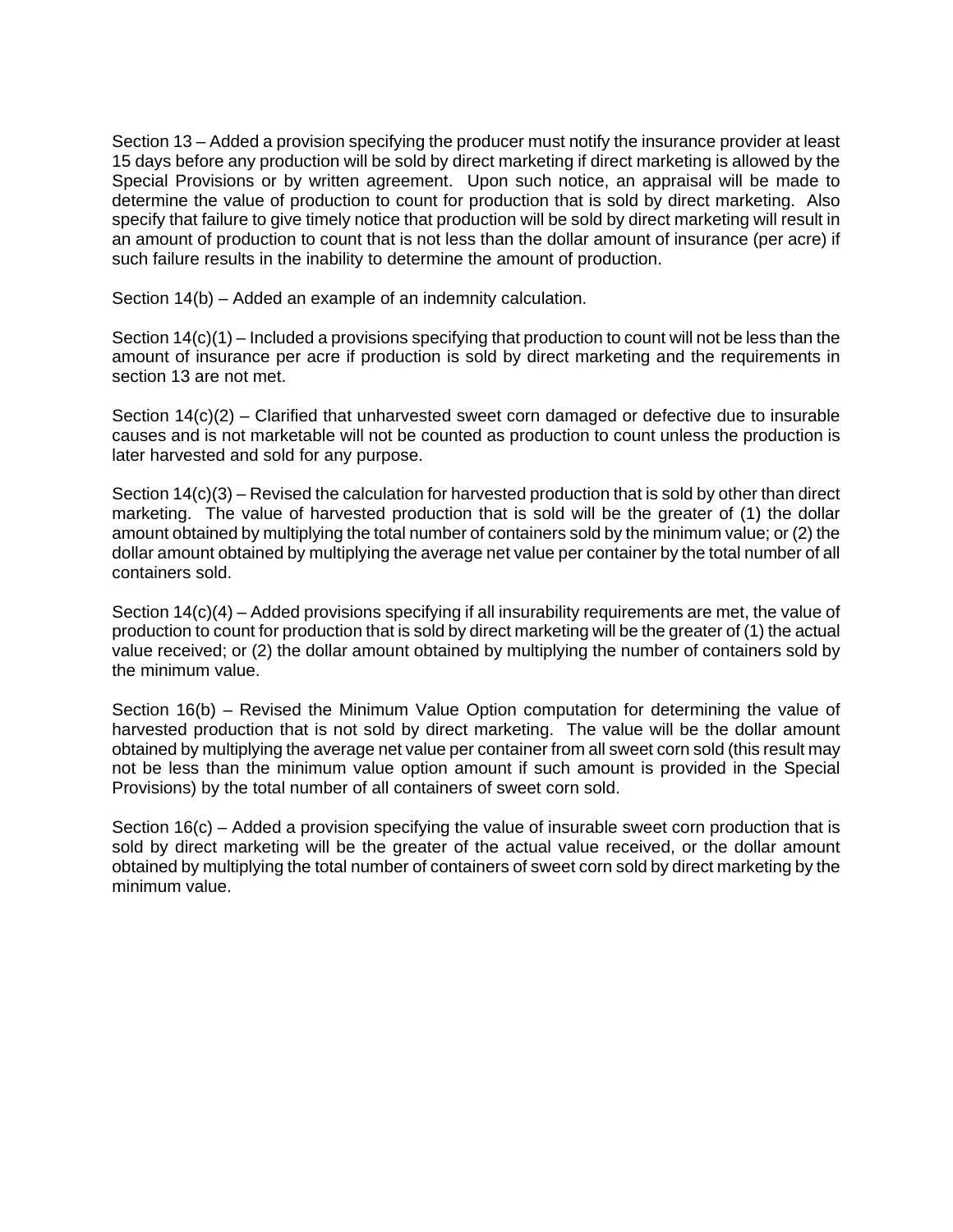## **UNITED STATES DEPARTMENT OF AGRICULTURE Federal Crop Insurance Corporation FRESH MARKET SWEET CORN CROP PROVISIONS**



## **1. Definitions**

**Allowable cost** - The dollar amount per container for harvesting, packing, and handling as shown in the Special Provisions.

**Amount of insurance (per acre)** - The dollar amount of coverage per acre obtained by multiplying the reference maximum dollar amount shown on the actuarial documents by the coverage level percentage you elect. **Average net value per container** - The dollar amount obtained by totaling the net values of all containers of sweet corn sold and dividing the result by the total number of containers of all sweet corn sold.

**Container** - The unit of measurement for the insured crop as specified in the Special Provisions.

**Crop year** - In lieu of the definition of "crop year" contained in section 1 of the Basic Provisions, for counties with fall, winter, and spring planting periods or counties with fall and spring planting periods, the period of time that begins on the first day of the earliest planting period for fall planted sweet corn and continues through the last day of the insurance period for spring planted sweet corn. For counties with only spring planting periods, the period of time that begins on the earliest planting period for spring planted sweet corn and continues through the last day of the insurance period for spring planted sweet corn. The crop year is designated by the calendar year in which spring planted sweet corn is harvested.

**Direct marketing** - Sale of the insured crop directly to consumers without the intervention of an intermediary such as a wholesaler, retailer, packer, processor, shipper or buyer. Examples of direct marketing include selling through an on-farm or roadside stand, farmer's market, and permitting the general public to enter the field for the purpose of picking all or a portion of the crop.

**Harvest** - Separation of ears of sweet corn from the plant by hand or machine.

 **Marketable sweet corn** - Sweet corn that is sold for any purpose or grades U.S. No. 1 or better in accordance with the requirements of the United States Standards for Grades of Sweet Corn.

**Minimum value** - The dollar amount per container shown in the Special Provisions we will use to value marketable production to count.

**Net value** - The dollar value of packed and sold sweet corn obtained by subtracting the allowable cost and any additional charges specified in the Special Provisions from the gross value per container of sweet corn sold. This result may not be less than zero.

**Plant stand** - The number of live plants per acre prior to the occurrence of an insurable cause of loss.

**Planted acreage** - In addition to the definition contained in the Basic Provisions, for each planting period, sweet corn seed must be planted in rows far enough apart to permit mechanical cultivation, unless otherwise provided by the Special Provisions, actuarial documents, or by written agreement.

**Planting period** - The period of time designated in the actuarial documents in which sweet corn must be planted to be considered fall, winter, or spring-planted sweet corn.

**Potential production** - The number of containers of sweet corn that the sweet corn plants will or would have produced per acre by the end of the insurance period, assuming normal growing conditions and practices.

**Practical to replant** - In lieu of the definition in section 1 of the Basic Provisions, our determination, after loss or damage to the insured crop, based on factors, including but not limited to moisture availability, condition of the field, marketing windows, and time to crop maturity, that replanting to the insured crop will allow the crop to attain maturity prior to the calendar date for the end of the insurance period (inability to obtain seed will not be considered when determining if it is practical to replant). **Sweet corn** - A type of corn with kernels containing a high percentage of sugar that is adapted for human consumption as a vegetable.

### **2. Unit Division**

A basic unit, as defined in section 1 of the Basic Provisions, will also be established for each planting period.

#### **3. Amounts of Insurance and Production Stages**

- (a) In addition to the requirements of section 3 of the Basic Provisions, you may select only one coverage level (and the corresponding amount of insurance designated in the actuarial documents for the applicable planting period and practice) for all the sweet corn in the county insured under this policy.
- (b) The amount of insurance you choose for each planting period and practice must have the same percentage relationship to the maximum price offered by us for each planting period and practice. For example, if you choose 100 percent of the maximum amount of insurance for a specific planting period and practice, you must also choose 100 percent of the maximum amount of insurance for all other planting periods and practices.
- (c) The production reporting requirements contained in section 3 of the Basic Provisions do not apply to sweet corn.
- (d) If specified in the Special Provisions, we will limit your amount of insurance per acre if you have not produced the minimum amount of production of sweet corn contained in the Special Provisions in at least one of the three most recent crop years.
- (e) The amounts of insurance are progressive by stages as follows: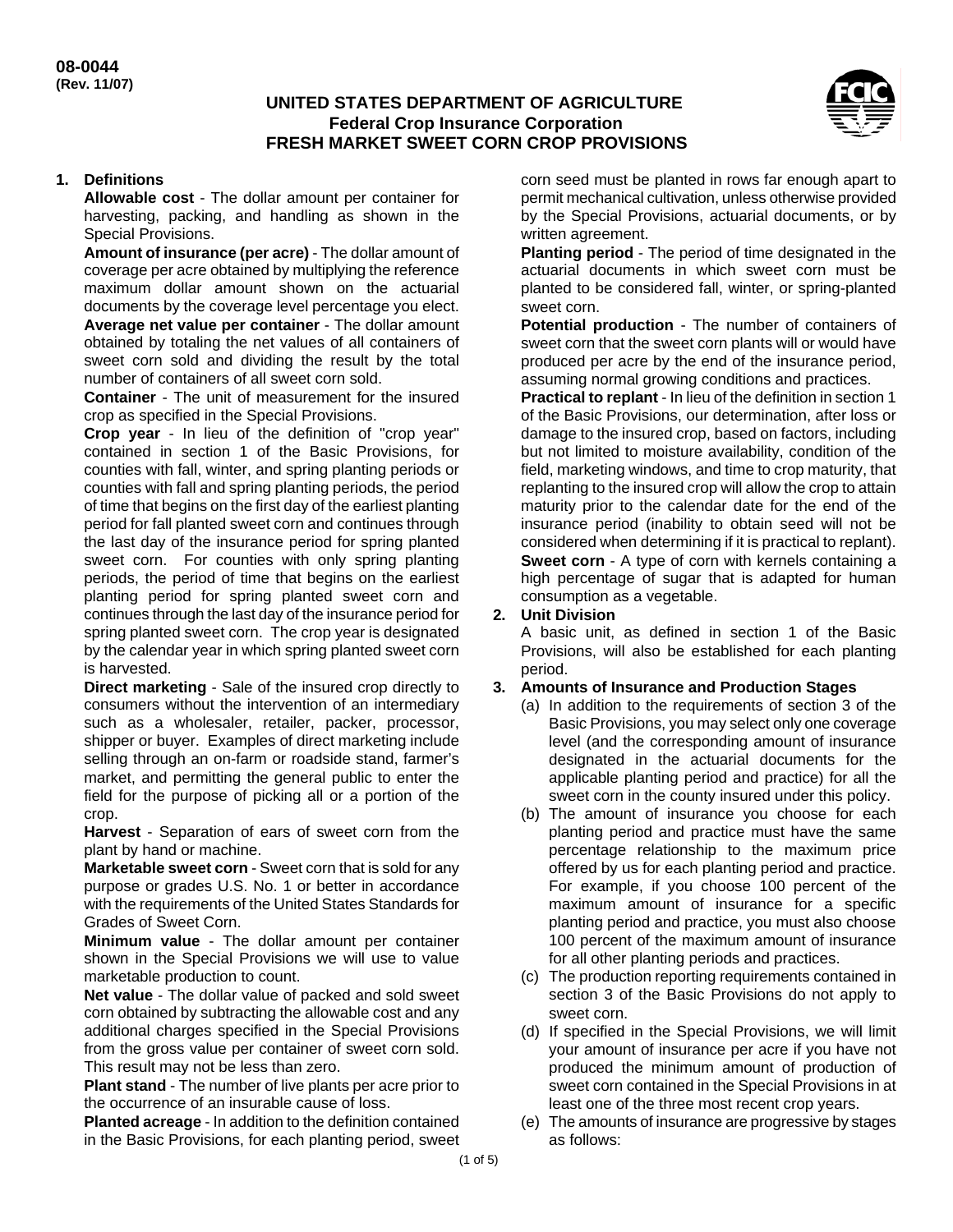| Stage | Percent of the amount<br>of insurance per acre<br>that you selected | Length of time                                                                                                        |
|-------|---------------------------------------------------------------------|-----------------------------------------------------------------------------------------------------------------------|
|       | 65                                                                  | From planting through the<br>beginning of tasseling (which<br>is when the tassel becomes<br>visible above the whorl). |
| Final | 100                                                                 | From tasseling until the<br>acreage is harvested.                                                                     |

(f) The indemnity payable for any acreage of sweet corn will be based on the stage the plants had achieved when damage occurred. Any acreage of sweet corn damaged in the first stage to the extent that the majority of producers in the area would not normally further care for it will have an amount of insurance based on the first stage for the purposes of establishing an indemnity even if you continue to care for the damaged sweet corn.

## **4. Contract Changes**

 contract change date shown below is the date preceding In accordance with section 4 of the Basic Provisions, the the cancellation date:

State and county **Date** All Florida counties; and all Georgia counties for which the Special Provisions designate a fall planting period. April 30

All Georgia counties for which the Special Provisions do not designate a fall planting period; and all other States. November 30

**5. Cancellation and Termination Dates**  In accordance with section 2 of the Basic Provisions, the cancellation and termination dates are:

Cancellation and termination

| <b>State and county</b>      | )ates       |
|------------------------------|-------------|
| Florida; Atkinson, Baker,    |             |
| Berrien, Brantley,           |             |
| Camden, Colquitt, Cook,      |             |
| Early, Mitchell, and Ware    |             |
| Counties Georgia and all     |             |
| counties south thereof for   |             |
| which the Special Provisions |             |
| designate a fall planting    |             |
| period.                      | July 31     |
|                              |             |
| Alabama; South Carolina;     |             |
| and all Georgia Counties     |             |
| for which the Special        |             |
| Provisions do not designate  |             |
| a fall planting period.      | February 15 |

All other States March 15

## **6. Report of Acreage**

 each planting period, all the acreage of sweet corn in the In addition to the requirements of section 6 of the Basic Provisions, you must report on or before the acreage reporting date contained in the Special Provisions for county insured under this policy in which you have a share.

## **7. Annual Premium**

In lieu of the premium amount determinations contained in section 7 of the Basic Provisions, the annual premium amount for each cultural practice (*e.g.,* fall-planted irrigated) is determined by multiplying the final stage amount of insurance per acre by the premium rate for the cultural practice as established in the Actuarial Table, by the insured acreage, by your share at the time coverage begins, and by any applicable premium adjustment factors contained in the actuarial documents.

### **8. Insured Crop**

In accordance with section 8 of the Basic Provisions, the crop insured will be all the sweet corn in the county for which a premium rate is provided by the actuarial documents:

(a) In which you have a share;

- (b) That is:
	- (1) Planted to be harvested and sold as fresh market sweet corn;
	- (2) Planted within the planting periods designated in the actuarial documents;
	- (3) Grown under an irrigated practice, unless otherwise provided in the Special Provisions;
	- (4) Grown by a person who in at least one of the three previous crop years:
		- (i) Grew sweet corn for commercial sale; or
		- (ii) Participated in managing a sweet corn farming operation.
- (c) That is not:
	- (1) Interplanted with another crop;
	- (2) Planted into an established grass or legume; or
	- (3) Grown for direct marketing, unless otherwise provided in the Special Provisions or by written agreement.

## **9. Insurable Acreage**

In addition to the provisions of section 9 of the Basic Provisions any acreage of sweet corn damaged during the planting period in which initial planting took place:

- (a) Must be replanted if:
	- (1) Less than 75 percent of the plant stand remains;
	- (2) It is practical to replant; and
	- (3) The final day of the planting period has not passed at the time the crop was damaged.
- (b) Whenever sweet corn is initially planted during the fall or winter planting periods and the final planting date for the planting period has passed, but it is considered practical to replant, you may elect:
	- (1) To replant such acreage and collect any replant payment due as specified in section 12. The initial planting period coverage will continue for such replanted acreage; or
	- (2) Not to replant such acreage and receive an indemnity based on the stage of growth the plants had attained at the time of damage. However, such an election will result in the acreage being uninsurable in the subsequent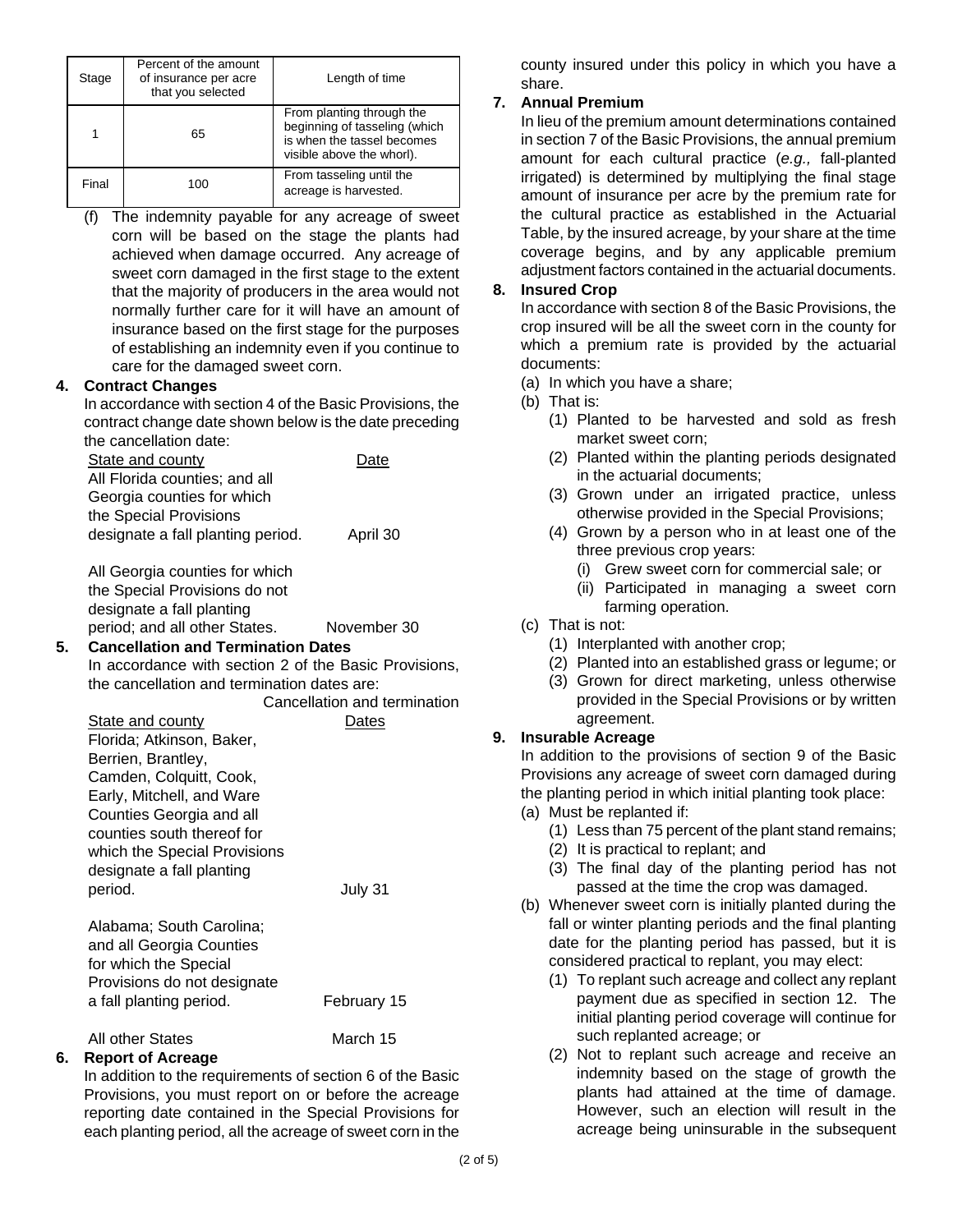#### planting period.

#### **10. Insurance Period**

In lieu of the provisions of section 11 of the Basic Provisions, coverage begins on each unit or part of a unit the later of the date we accept your application, or when the sweet corn is planted in each planting period. Coverage ends at the earliest of:

- (a) Total destruction of the sweet corn on the unit;
- (b) Abandonment of the sweet corn on the unit;
- (c) The date harvest should have started on the unit on any acreage which will not be harvested;
- (d) Final adjustment of a loss on the unit;
- (e) Final harvest; or
- (f) 100 days after the date of planting or replanting, unless otherwise provided in the Special Provisions.

#### **11. Causes of Loss**

- (a) In accordance with the provisions of section 12 of the Basic Provisions, insurance is provided only against the following causes of loss that occur during the insurance period:
	- (1) Adverse weather conditions;
	- (2) Fire;
	- (3) Wildlife;
	- (4) Volcanic eruption;
	- (5) Earthquake;
	- (6) Insects, but not damage due to insufficient or improper application of pest control measures;
	- (7) Plant disease, but not damage due to insufficient or improper application of disease control measures; or
	- (8) Failure of the irrigation water supply, if caused by an insured cause of loss that occurs during the insurance period**.**
- (b) In addition to the causes of loss excluded in section 12 of the Basic Provisions, we will not insure against damage or loss due to:
	- (1) Failure to harvest in a timely manner unless harvest is prevented by one of the insurable causes of loss specified in section 11(a); or
	- (2) Failure to market the sweet corn unless such failure is due to actual physical damage caused by an insured cause of loss as specified in section 11(a). For example, we will not pay you an indemnity if you are unable to market due to quarantine, boycott, or refusal of any person to accept production.

## **12. Replanting Payments**

- (a) In accordance with section 13 of the Basic Provisions, a replanting payment is allowed if, due to an insured cause of loss, more than 25 percent of the plant stand will not produce sweet corn and it is practical to replant.
- (b) The maximum amount of the replanting payment per acre will be the lesser of your actual cost of replanting or the result obtained by multiplying the per acre replanting payment amount contained in the Special Provisions by your insured share.

(c) In lieu of the provisions contained in section 13 of the Basic Provisions, limiting a replanting payment to one each crop year, only one replanting payment will be made for acreage planted during each planting period within the crop year.

## **13. Duties In The Event of Damage or Loss**

In addition to the requirements contained in section 14 of the Basic Provisions, if you intend to claim an indemnity on any unit:

- (a) You also must give us notice not later than 72 hours after the earliest of:
	- (1) The time you discontinue harvest of any acreage on the unit;
	- (2) The date harvest normally would start if any acreage on the unit will not be harvested; or
	- (3) The calendar date for the end of the insurance period.
- (b) If insurance is permitted by the Special Provisions or by written agreement on acreage with production that will be sold by direct marketing, you must notify us at least 15 days before any production from any unit will be sold by direct marketing. We will conduct an appraisal that will be used to determine the value of your production to count for production that is sold by direct marketing. If damage occurs after this appraisal, we will conduct an additional appraisal if you notify us that additional damage has occurred. These appraisals, and/or any acceptable production records provided by you, will be used to determine the value of your production to count.
- (c) Failure to give timely notice that production will be sold by direct marketing will result in an appraised amount of production to count of not less than the dollar amount of insurance (per acre) for the applicable stage if such failure results in our inability to accurately determine the value of production.

## **14. Settlement of Claim**

- (a) We will determine your loss on a unit basis. In the event you are unable to provide separate acceptable production records:
	- (1) For any optional unit, we will combine all optional units for which such production records were not provided; or
	- (2) For any basic unit, we will allocate any commingled production to such units in proportion to our liability on the harvested acreage for each unit.
- (b) In the event of loss or damage covered by this policy, we will settle your claim by:
	- (1) Multiplying the insured acreage in each stage by the amount of insurance per acre for the final stage;
	- (2) Multiplying each result in section 14(b)(1) by the percentage for the applicable stage (see section 3(e));
	- (3) Totaling the results of section 14(b)(2);
	- (4) Subtracting either of the following values from the result of section 14(b)(3):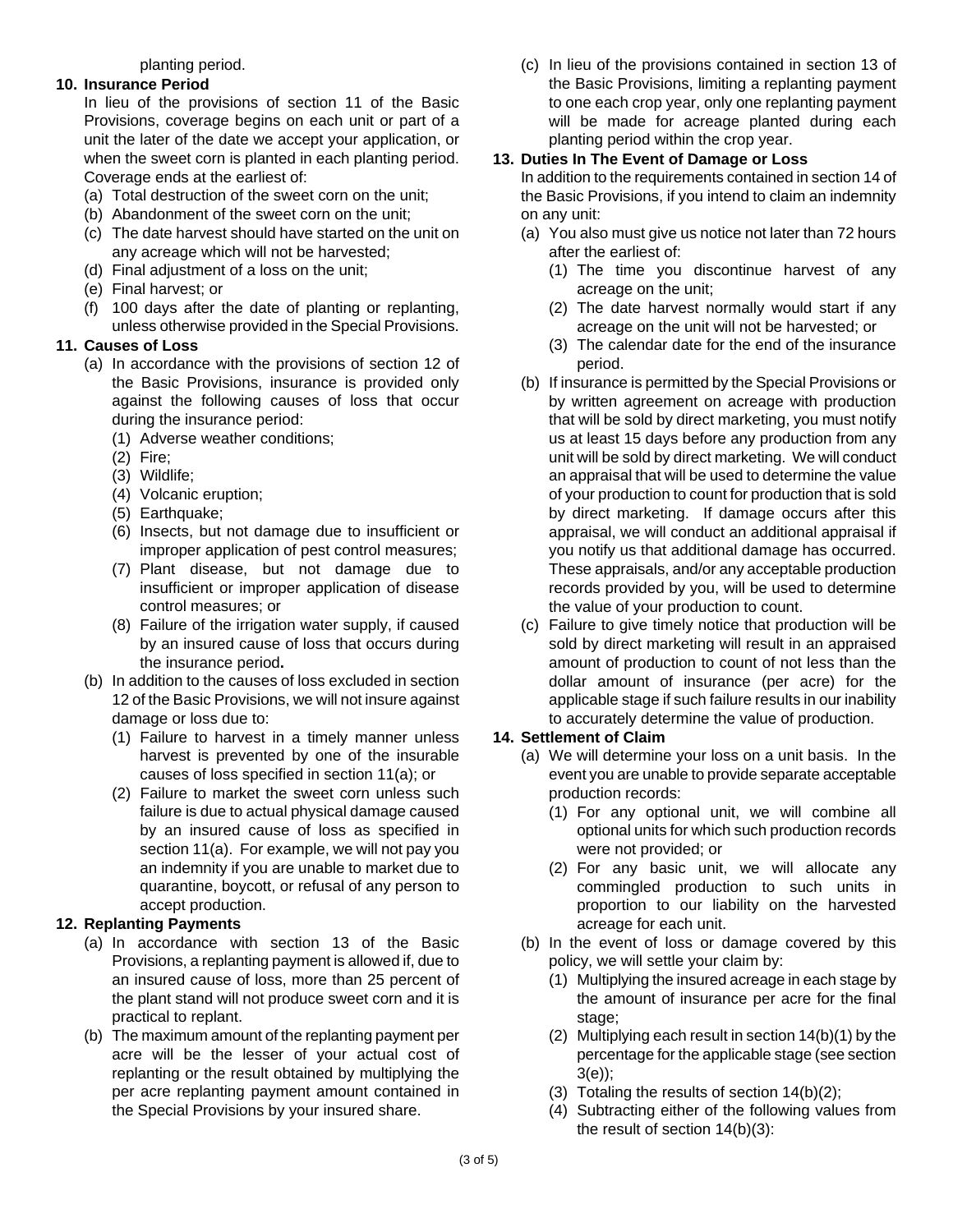- (i) For other than catastrophic risk protection coverage, the total value of production to be counted (see section 14(c)); or
- production to be counted (see section 14(c)) (ii) For catastrophic risk protection coverage, the result of multiplying the total value of by fifty-five percent; and
- (5) Multiplying the result of section 14(b)(4) by your share.

## For Example:

You have a 100 percent share in 65.3 acres of fresh market sweet corn in the unit (15.0 acres in stage 1 and 50.3 acres in the final stage), with a dollar amount of insurance of \$600 per acre. The 15.0 acre field was damaged by flood and appraisals of the crop determined there was no potential production to be counted. From the 50.3 acre field, you are only able to harvest 5,627 containers of sweet corn. The net value of all sweet corn production sold (\$3.11 per container) is greater than the Minimum Value per container (\$2.50). The 5,627 containers sold X \$3.11 average net value per container = \$17,500 value of your production to count. Your indemnity would be calculated as follows:

|   | 15.0 acres $X$ \$600 amount of insurance = \$9,000 and  |
|---|---------------------------------------------------------|
|   | 50.3 acres $X$ \$600 amount of insurance = \$30,180;    |
| 2 | \$9,000 X .65 (percent for stage 1) = \$5,850 and       |
|   | \$30,180 X 1.00 (percent for final stage) = $$30,180$ ; |
| 3 | $$5,850 + $30,180 = $36,030$ amount of insurance for    |
|   | the unit;                                               |
| 4 | $$36,030 - $17,500$ value of production to count =      |
|   | \$18,530 loss;                                          |
| 5 | $$18,530$ X 100 percent share = \$18,530 indemnity      |
|   | pavment.                                                |

- (c) The total value of production to count from all insurable acreage on the unit will include:
	- (1) Not less than the amount of insurance per acre for the stage for any acreage:
		- (i) That is abandoned;
		- (ii) Put to another use without our consent;
		- (iii) That is damaged solely by uninsured causes;
		- (iv) For which you fail to provide acceptable production records; or
		- (v) From which insurable production is sold by direct marketing and you fail to meet the requirements contained in section 13(b) of these Crop Provisions;
	- (2) The value of the following appraised sweet corn production will not be less than the dollar amount obtained by multiplying the number of containers of appraised sweet corn by the minimum value for the planting period:
		- (i) Unharvested marketable sweet corn production (unharvested production that is damaged or defective due to insurable causes and is not marketable will not be counted as production to count unless such production is later harvested and sold for any purpose);
- (ii) Production lost due to uninsured causes; and
- (iii) Potential production on insured acreage that you intend to put to another use or abandon, if you and we agree on the appraised amount of production. Upon such agreement, the insurance period for that acreage will end when you put the acreage to another use or abandon the crop. If agreement on the appraised amount of production is not reached:
	- (A) We may require you to continue to care for the crop so that a subsequent appraisal may be made or the crop harvested to determine actual production (If we require you to continue to care for the crop and you do not do so, the original appraisal will be used); or
	- (B) You may elect to continue to care for the crop, in which case the amount of production to count for the acreage will be the harvested production, or our reappraisal if the crop is not harvested.
- (3) The value of all harvested production of sweet corn from the insurable acreage, except production that is sold by direct marketing as specified in section (c)(4) below:
	- (i) For sold production, will be the greater of:
		- (A) The dollar amount obtained by multiplying the total number of containers of sweet corn sold by the minimum value; or
		- (B) The dollar amount obtained by multiplying the average net value per container from all sweet corn sold by the total number of all containers of sweet corn sold.
	- (ii) For marketable sweet corn production that is not sold, will be the dollar amount obtained by multiplying the number of containers of such sweet corn by the minimum value for the planting period. Harvested production that is damaged or defective due to insurable causes and is not marketable will not be counted as production to count unless such production is sold.
- (4) If all the requirements of insurability are met, the value of insurable production that is sold by direct marketing will be the greater of:
	- (i) The actual value received by you for direct marketed production; or
	- (ii) The dollar amount obtained by multiplying the total number of containers of appraised sweet corn sold by direct marketing by the minimum value.